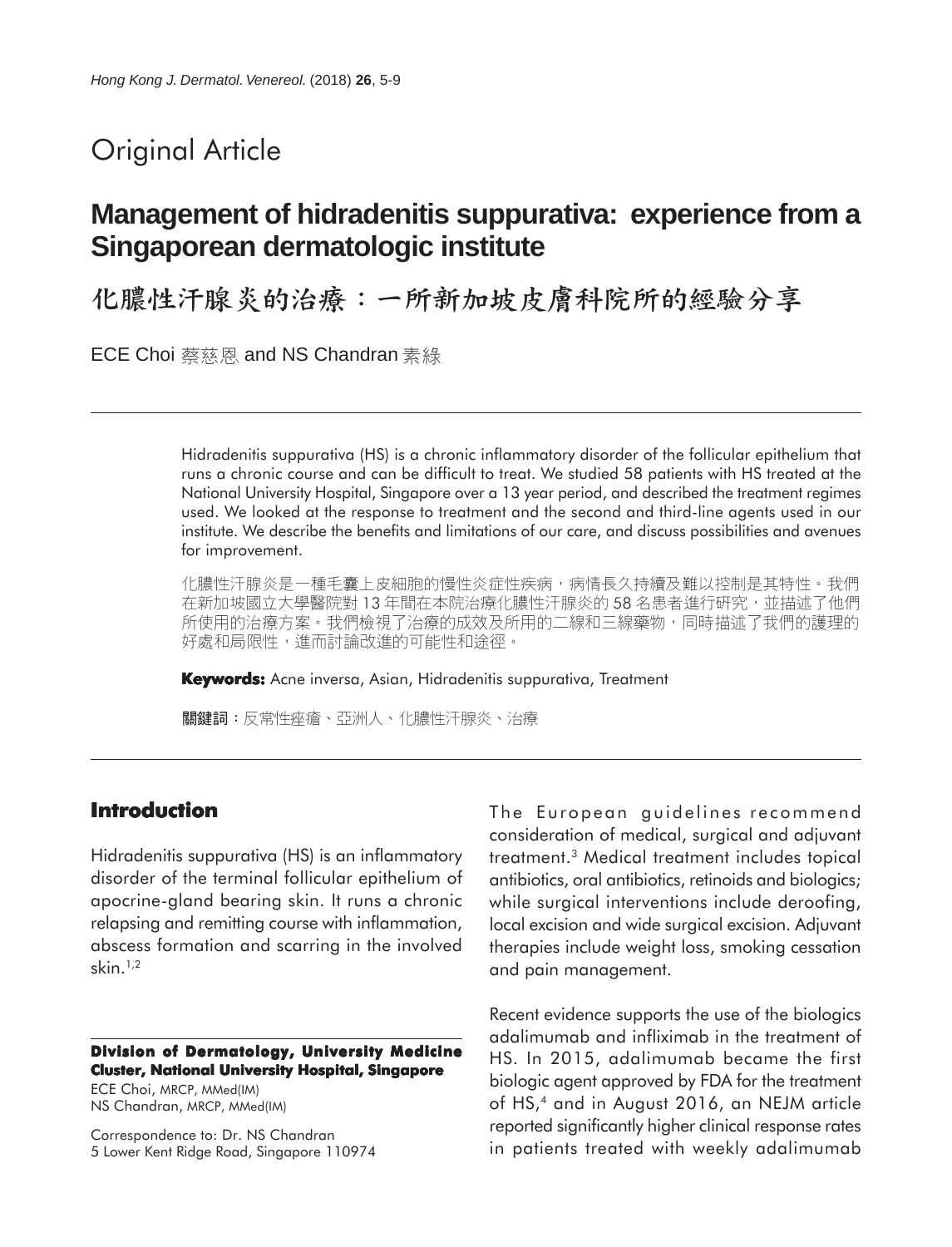compared to placebo in two phase three trials.<sup>5</sup> A randomised controlled cross-over trial comparing infliximab with placebo in 38 participants found significant objective and subjective improvement in the infliximab arm.6 A Cochrane review on interventions for HS in 2015 reported moderate quality evidence for adalimumab and infliximab.7 The European guidelines recommend adalimumab as a first-line treatment option for patients with moderate to severe HS unresponsive or intolerant to oral antibiotics, with infliximab being recommended as second-line therapy after failure of adalimumab.<sup>8</sup>

Standard surgical treatments range from simple incision and drainage (I&D) to laser surgery and radical surgical excision. Primary closure may be achieved with flaps and grafts, or lesions may be left to heal with secondary intention. Some procedures aim for 'cure', while others for symptom relief. Simple I&D for HS is often ineffective, providing only temporary relief with high recurrence rates.9-11 More extensive resection surgeries are often associated with significant postsurgical healing time.<sup>8</sup>

Smaller scale office-based procedures have been described in 2010 by van der Zee et al,<sup>12</sup> Jemec in  $2012$ ,<sup>11</sup> and Danby et al in  $2015$ ,<sup>10</sup> such as 'punch debridement' and 'unroofing/deroofing' of abscesses and sinus tracts. These are theorised to provide better long term healing than I&D, and are suitable for early and localised disease (Hurley stage I and II), with extensive surgery reserved for extensive Hurley stage III disease.<sup>10</sup>

## **Methods**

We retrospectively reviewed all patients with HS treated at the University dermatology outpatient clinic of the National University Hospital (Singapore) over a 13-year period between January 2004 to December 2016 with analysis of treatment regimes and outcomes. This study was approved by the hospital ethics review board.

### **Results**

In this study, 58 patients were included. Their demographic and clinical characteristics are shown in Table 1.

The number of patients prescribed with the various treatment modalities are shown in Table 2. Lifestyle modifications such as smoking cessation were recommended as a standard for all patients.

#### **Table 1.** Demographics of patients

|                        |         | n  | %    |
|------------------------|---------|----|------|
| Gender                 | Male    | 34 | 58.6 |
|                        | Female  | 24 | 41.4 |
| Race                   | Chinese | 24 | 41.4 |
|                        | Malay   | 7  | 12.1 |
|                        | Indian  | 17 | 29.3 |
|                        | Others  | 10 | 17.2 |
| Worst Hurley stage     |         | 18 | 31.0 |
| during follow up       | Ш       | 33 | 56.9 |
|                        | Ш       | 7  | 12.1 |
| Disease involvement at | Axilla  | 49 | 84.5 |
| presentation           | Groin   | 25 | 43.1 |
|                        | Buttock | 23 | 39.7 |

**Table 2.** Number of patients prescribed with the various treatment modalities

| <b>Treatment modality</b>              | Number of<br>patients (total 58) |
|----------------------------------------|----------------------------------|
| Topicals (antiseptic/antibacterial)    | 50                               |
| Oral suppressive antibiotics           | 44                               |
| Metformin                              | 16                               |
| Immunomodulators/<br>Immunosuppresants | 5                                |
| Prednisolone                           | З                                |
| Isotretinion                           | 2                                |
| Oral hormonal contraceptives           | 2                                |
| Biologic agents                        | 1                                |
| Surgery by dermatologist               | З                                |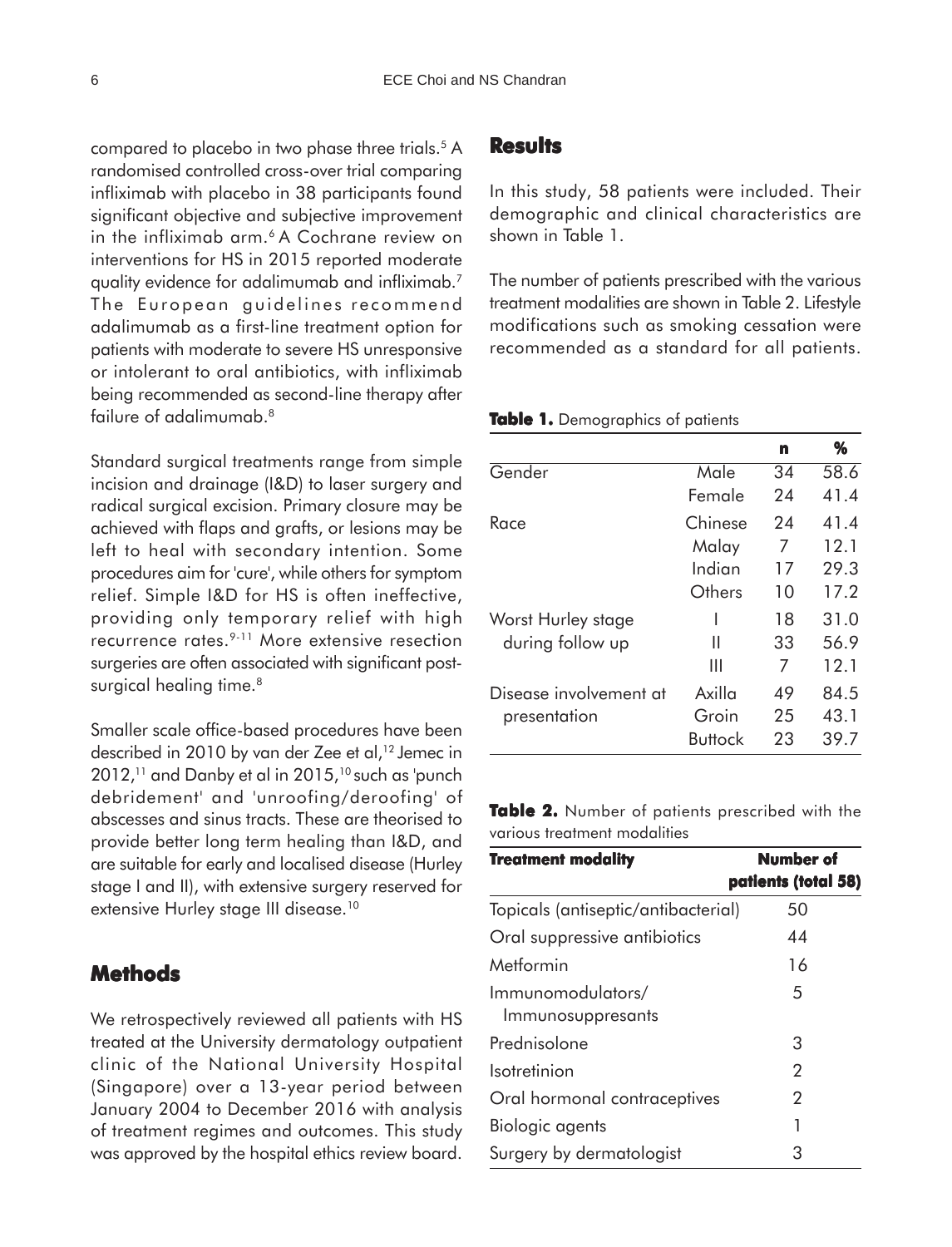Topical agents and oral suppressive antibiotics were prescribed in the majority of patients (Table 3). Two patients had stopped oral antibiotics in less than five days due to side effects. Antibiotics were commonly switched if patients failed to respond. Fifteen patients had at least two or more different courses of antibiotics. The median duration of each course of antibiotics was 5.25 months (IQR: 3-10.8 months).

Of the 16 patients on metformin, only seven were prescribed metformin for the sole indication of HS. The rest were on metformin for diabetes, prior to the diagnosis of HS.

Immunomodulators such as ciclosporin and methotrexate were used for those not responsive to oral antibiotics (Table 3). Only one patient had received a biologic agent. This patient had Crohn's disease for which he was prescribed infliximab by his gastroenterologist. Biologics were offered in another six patients but none were initiated on treatment.

**Table 3.** Type of suppressive antibiotics and immunomodulators prescribed

| Antibiotic                        | <b>Number of patients</b> |
|-----------------------------------|---------------------------|
| Doxycycline                       | 36                        |
| Rifampicin and clindamycin        | 8                         |
| Minocycline                       | 9                         |
| Erythromycin                      | 4                         |
| Tetracycline                      | 1                         |
| Metronidazole                     |                           |
| Clarithromycin                    |                           |
| Trimethoprim and Sulfamethoxazole | 1                         |
| Ciprofloxacin                     | 1                         |
| Clindamycin                       |                           |
| Linezolid                         | 1                         |
| Immunomodulator                   |                           |
| Ciclosporin                       | 2                         |
| Methotrexate                      | 2                         |
| Azathioprine                      |                           |

While many patients had previous I&Ds under the surgical or emergency department prior to being seen by dermatologists, of which only seven patients (stage I disease: 1 case; stage II disease: 4 cases; stage III disease: 2 cases) were offered further surgical intervention either by a dermatologist or plastic surgeon. Three of these patients (stage I: 1 case; stage II disease: 2 cases) proceeded with simple excision of the most fluctuant nodules by a dermatologist. Patients with more extensive disease were referred to plastic surgery for resection with flaps or grafts, however none had proceeded.

The median duration of follow up was 8.2 months (range 0-93 months). Thirty-nine patients were followed up. Of these, 23 had an overall improvement, 15 had no change, and one had worsening disease severity at latest follow-up.

Of the 29 patients who were prescribed long-term antibiotics: 17 showed improvement, eight had stable disease and four had worsening disease.

Of despite a prolonged the four patients with worsening disease despite prolonged course oral antibiotics:

One patient was given prednisolone with good response at a dose of 60 mg daily, and subsequently started on methotrexate with a gradual tapering of prednisolone over 10 months with good response.

The second patient was started on isotretinoin, followed by a short tapering course of prednisolone and methotrexate, and subsequently colchicine, all with inadequate control. Biologics were offered but not taken up due to cost issue. At the latest follow-up, he still had worsening disease.

The third patient was put on ciclosporin but was poorly tolerated due to gastrointestinal side effects. Biologics were offered but not taken up due to cost considerations. She was restarted on oral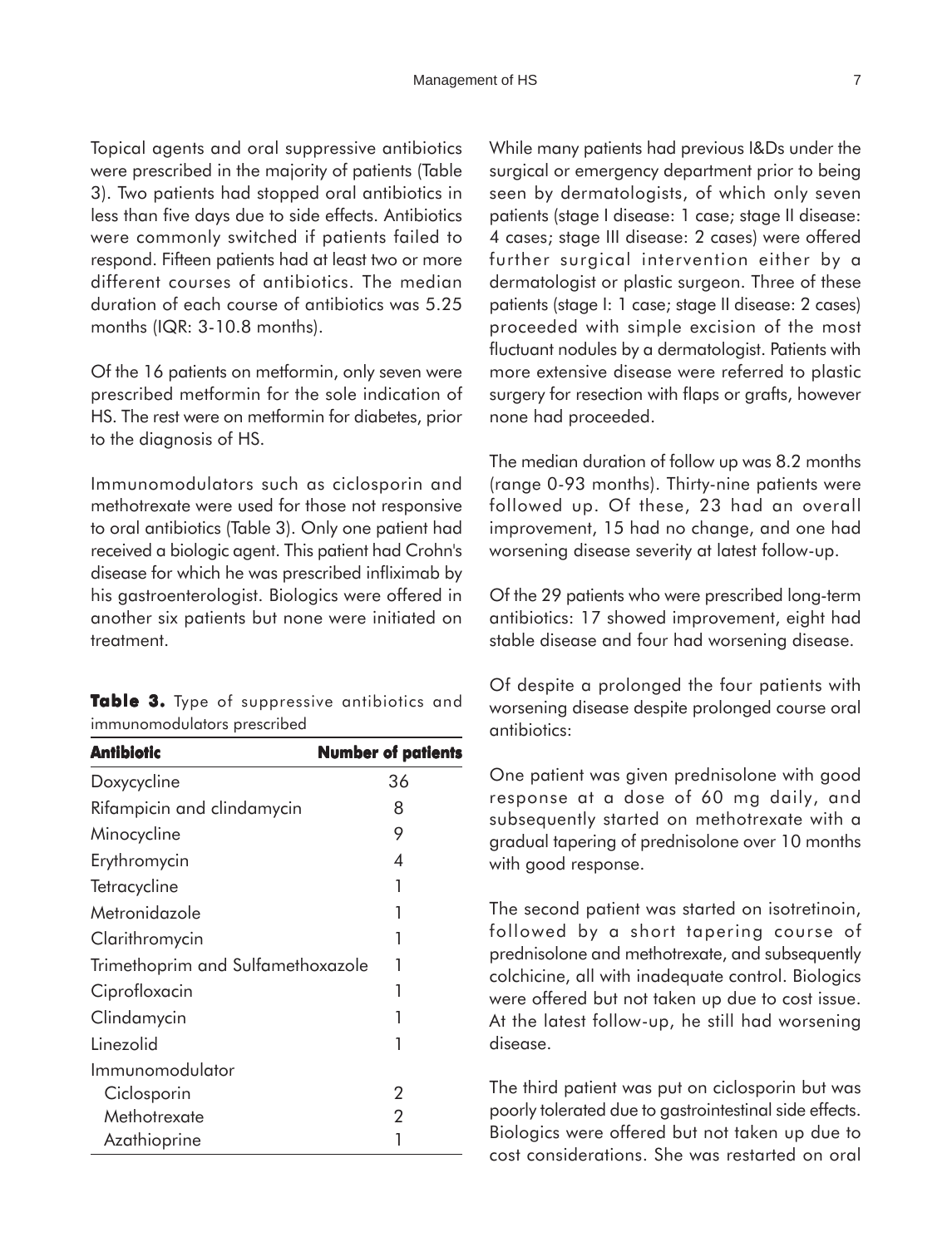antibiotics, rifampicin and clindamycin which resulted in a stable disease.

The last patient had the follicular occlusion triad and had responded poorly to antibiotics. He was put on isotretinoin 20 mg daily for two months, followed by prednisolone, which was started at a dose of 20 mg then tapered over three months to a subsequent long-term dose of 2.5-5 mg daily for three years. The disease was largely stable with minimal intermittent flares. However, this patient was non-compliant with his medications.

Biologics were offered to six patients, but was not taken up by any patient due to financial concerns. Radical surgical resection was considered in two of these patients but none proceeded.

### **Discussion**

The mainstays of treatment in our institute were topical medications, and oral antibiotics. Treatment response to oral antibiotics was satisfactory in approximately half of our patients (58.6%). Reported response rates to antibiotics are variable, ranging from 30-96%.13-15 These studies however, were heterogeneous with differing outcome measures. The relative low cost and safety profile of oral antibiotics justifies its use as a mainstay or first-line systemic treatment modality for HS (category of evidence IIb).<sup>8</sup>

For those with a poor response to antibiotics, few in our centre proceeded to biologic agents. This is unfortunate given the evidence for its efficacy. The use of biologics for HS in Singapore has only recently been approved and it is anticipated that with better funding, these agents will soon benefit more patients with HS locally.

We noted a limited use of adjunctive treatment such as anti-androgens and metformin. Current evidence for these treatments is limited to primarily small studies documenting positive response of between 55-85%, 16-18 to antiandrogen therapy such as hormonal contraceptives,<sup>17</sup> spironolactone<sup>16,17</sup> and metformin.18 Due to the limited evidence, hormonal therapy is currently recommended as a third-line agent with (category of evidence IV).8 However, these relatively safe and low cost options would be worthwhile considerations especially where limitations in resources preclude the use of more effective therapies such as biologics. The presence of comorbidities such as pre-diabetes, diabetes or polycystic ovarian syndrome would be further indications for such therapies.

Few patients underwent surgical interventions: only three patients received simple excision, all in the year 2016. While this is few, the fact that these all occurred in the preceding year suggests the growing role of surgery in our institute. Studies evaluating the outcomes for surgery are generally sparse and heterogeneous, reporting variable results.8 A systematic review of recurrence rates after surgical management quoted the estimated average recurrence as follows: wide excision, 13.0%, local incision, 22.0% and deroofing, 27.0%. However there were great variations in the patients recruited, surgical technique, duration of follow-up and evaluation of outcomes.<sup>19</sup> Continued improvement of surgical techniques, and increased expertise and training of dermatologists for less invasive, office-based interventions such as 'deroofing' and 'punch debridement' will likely open more surgical treatment options for patients.

Limitations of this study include the relatively small study size from a single dermatological institution, with a high default rate that may limit the generalisability of this study. There was also significant variability in the treatment regimes, which may relate to the long period of study or inter-physician variability.

Treatment modalities for HS are rapidly expanding and the appropriate funding and training will enable them to be used in our institute and other